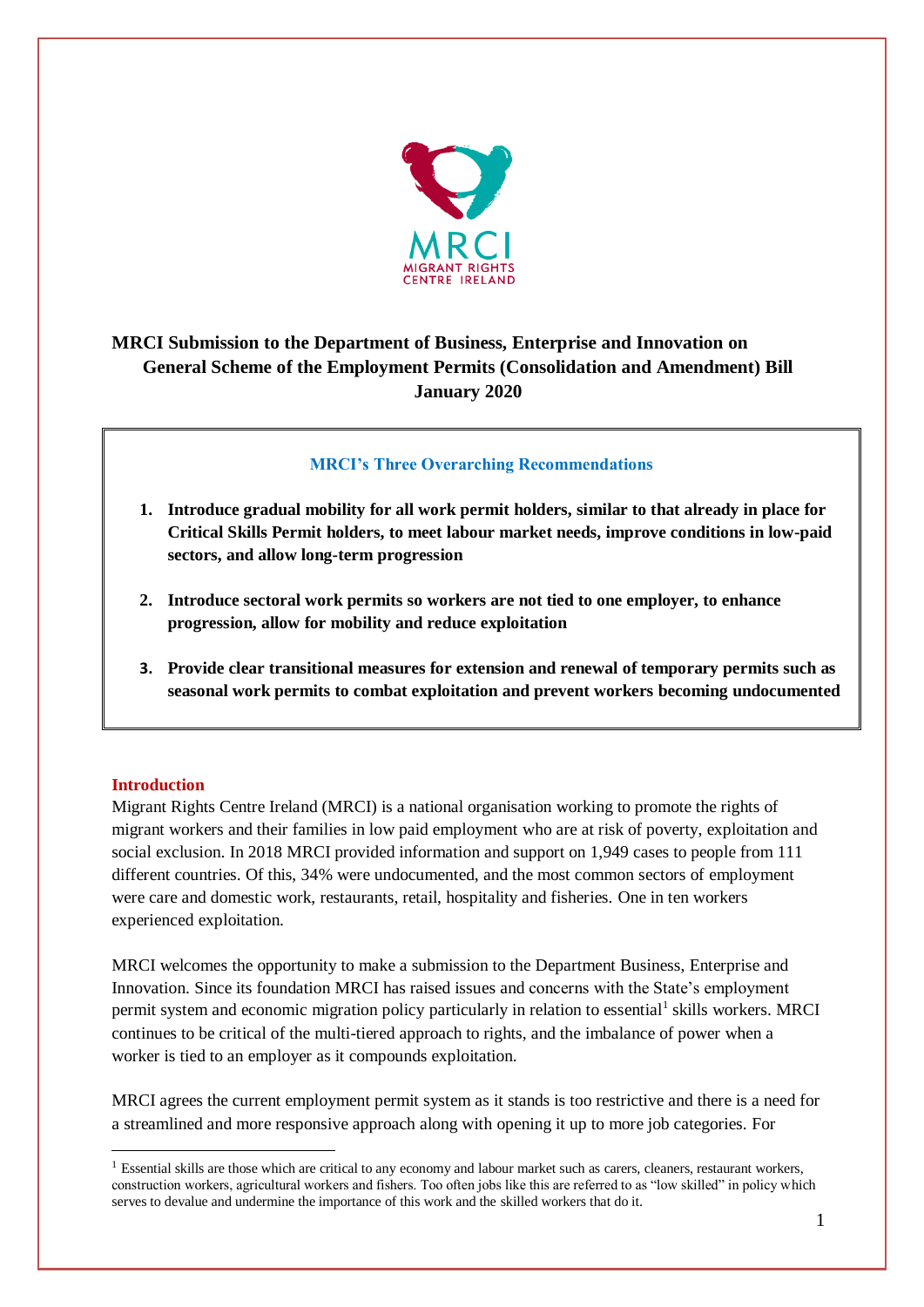workers the current system limits mobility, progression and access to redress, which in turn is creating inequality and segregation in the labour market. This imbalance combined with the State's emphasis on immigration control in the workplace can leave migrant workers in very vulnerable situations. The employment permit system is an integral part of the State's migration policy and must be considered by the State in the context of its responsibilities to provide safe and legal routes for migration to Ireland.

## **MRCI's Submission on Consultation on Proposed Guiding Principles to frame the State's Economic Migration Policy.**

MRCI made a submission to the Department of Business, Enterprise and Innovation in April 2018 as part of the Consultation on Proposed Guiding Principles to frame the State's Economic Migration Policy. We were disappointed that minimal consideration was given to MRCIs recommendations and 18 years' experience working with migrant workers on work permits.

In our submission, MRCI recommended the introduction of sectoral employment permits to remove power imbalances between worker and employer so that workers can leave poor working conditions and change employment within a sector to a better job. MRCI recommended parity for all workers on employment permits - high and essential skilled - in respect of mobility and family reunification rights.

MRCI recommended the Department enhance its decision-making process to provide clarity on how the ineligible job category lists are determined and provide measures to respond to resident undocumented workers already in the state. MRCI also recommended amending of the Employment Permits (Amendment) Act 2014 to make clear that complaints for undocumented workers should come within the remit of Workplace Relations Commission and they should be protected from immigration consequences when making a complaint. Additionally, MRCI recommended the DBEI provide information of Irish labour laws, redress mechanisms and the employment permit system in a language the person can understand when a work permit is issued.

## **Proposed Amendments - General Scheme of the Employment Permits (Consolidation and Amendment) Bill**

### **General Comments**

While MRCI welcomes and acknowledges some positive changes in the General Scheme, there are several areas of concern. There is a lack of clarity and detail in a number of sections with a strong emphasis on increasing Ministerial discretion without corresponding safeguards. We are deeply concerned that the needs of industry and employers are favoured without a similar level of consideration given to the rights and protections of workers. We note with concern that the mobility of workers has not been addressed and that a move towards temporary permits is favoured over giving rights and entitlements to workers necessary in the labour market.

MRCI notes the challenges of making a submission on the General Scheme of the Employment Permits (Consolidation and Amendment) when some sections lack specific detail. The Employment Permit Acts are highly complex covering the entirety of the State's law on the employment conditions of migrant workers in Ireland. There is a need for more clarity and detail on the Minister's proposals.

#### *Ministerial Discretion and Regulations*

MRCI has significant concerns that the State is solely listening to and relying on the interests of employers and industry in developing policy and legislation relating to the employment of migrant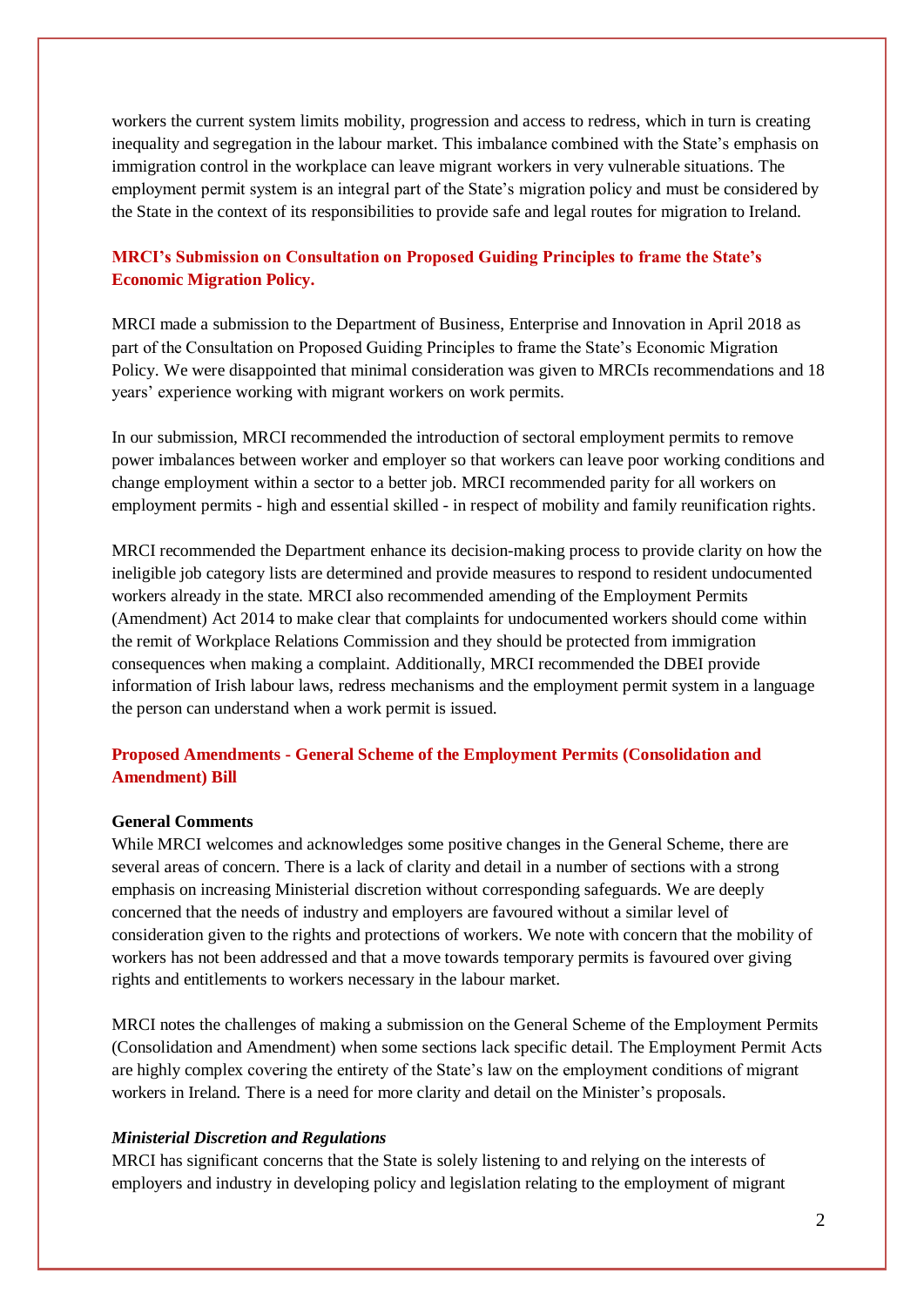workers. The General Scheme contains several changes which will give the Minister enhanced discretion and powers through the use of regulations. MRCI is concerned that this discretion is not balanced by enhanced and strengthened protections and rights for workers especially in light of proposals to increase the use of temporary permits. It is unethical and short-sighted to consider workers as temporary labour that can be simply brought into the State and used for short periods of time especially in an economy experiencing full employment.

### *Remuneration + Exploitation*

Over the past 18 years MRCI has seen how exploitation thrives and is compounded by economic migration policies which focus purely on industry demand and fail to consider the real and dangerous consequences of a restrictive employment permit system on the lives of workers. It is imperative that the State listens to the experience of workers and does not continue an approach that compounds exploitation and undermines terms and conditions and wages in Ireland. We refer to our threeoverarching recommendations in this regard. We also note reference to the renumeration review to be conducted and caution an approach which does not meaningfully engage with worker rights representatives and trade unions. This approach needs to be strengthened across the legislation.

#### *Interdepartmental Responsibilities*

It is important to note, that some of the State's economic migration policy falls between DBEI and DOJE and can be contradictory in terms of rights and protections for workers with workers on different permits and working permissions having different entitlements. For example, the Atypical Working Schemes and entitlements of spouses of employment permit holders. It is important that the two Departments work closely and identify how proposed changes interacts with and compares to other existing worker schemes or working permissions under their remit.

### **Head 2 – Employment of foreign nationals**

MRCI believes all workers should have the same protections and access to redress mechanisms if their employments rights are violated. No worker should be subject to criminal offences or adverse consequences such as referral to immigration authorities in the workplace. Such offences and practices are heavy handed, disproportionate and prevent workers from revealing exploitation and forced labour due to a fear and mistrust. MRCI has long advocated for a firewall between labour inspectors and the inspection of employment breaches, and the immigration authorities and inspection of immigration papers including employment permits.

Following the landmark Mohammad Younis High Court case the Government attempted to provide an avenue for redress for undocumented workers through the District Courts in the Employment Permit (Amendment) Act 2014 rather than the Workplace Relations Commission (WRC). To our knowledge no cases have been taken under this provision. Referring undocumented workers to the civil courts instead of the WRC creates problems such as navigating the court process and the cost of legal representation which presents a significant financial barrier. This solution is not working and the law must be amended.

In addition we have seen significant inconsistencies in the Workplace Relations Commission Adjudication Service and Labour Court with some workers having their case fairly heard and receiving awards, while others are being completely denied access to redress due to their immigration status. This is wholly unacceptable and a fundamental injustice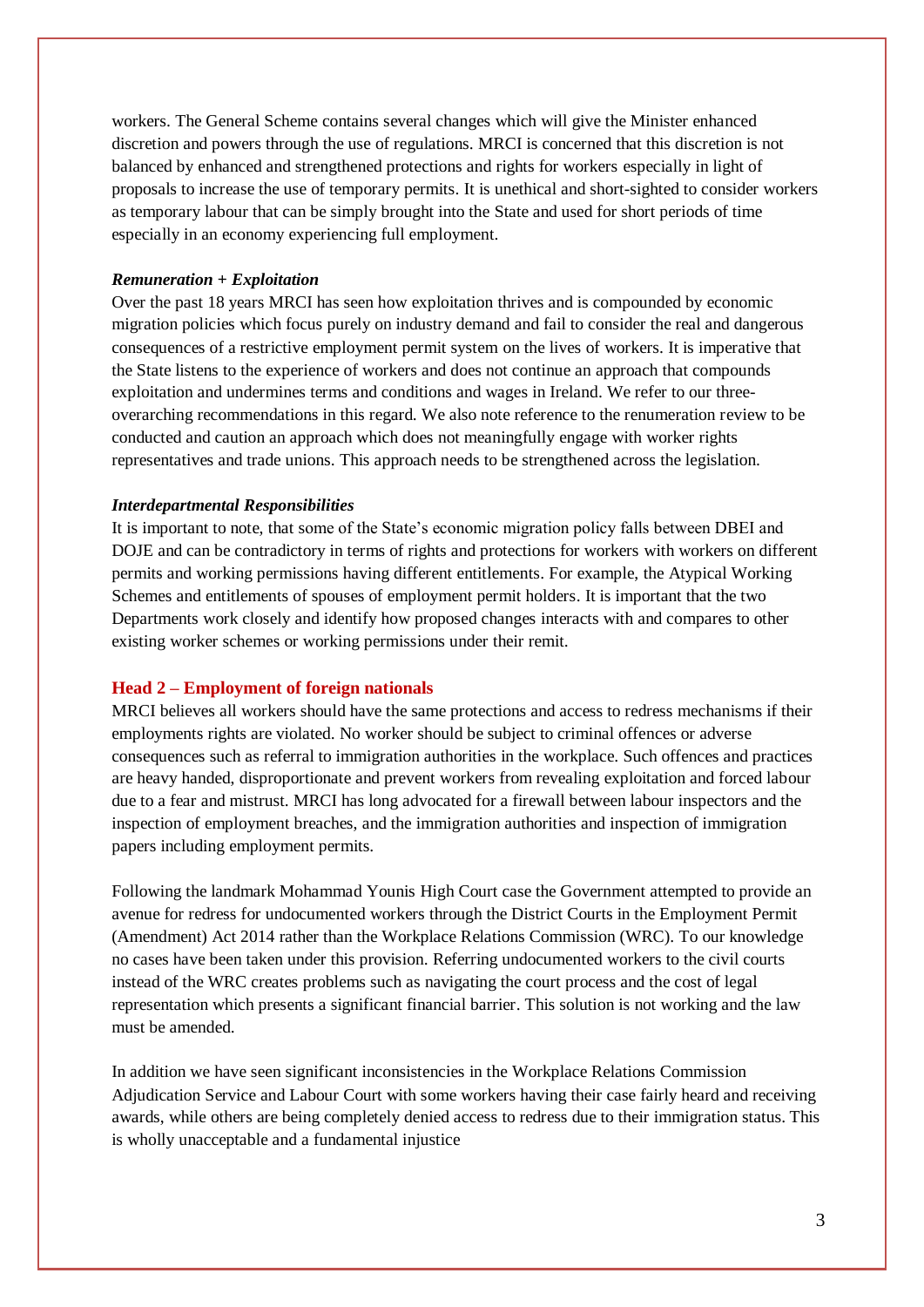MRCI believe that the WRC and the Labour Court are the most appropriate institutions in the State to deal with exploitation and employment rights breaches for all workers.

No worker is complicit in their own exploitation. State must take a zero tolerance policy on wage theft and exploitation. We need accessible and fair redress for all workers. Blocking workers who fall out of status from the redress mechanisms fails to understand the complexity of the immigration system and bureaucracy that can catch workers.

#### **Recommendation:**

- Head 2 to be amended to make clear that all complaints regarding employment rights breaches including those of undocumented workers should come within the remit of the Workplace Relations Commission.

### **Head 4 - Employment Permit Schemes**

#### **Equal Treatment + Mobility**

Ireland's Employment Permit system and other work-based immigration permissions have created a multi-tiered segregated labour market with workers on different permits given different entitlements, security and access to legal redress. The Critical Skills Permit gives immediate family reunification rights and access to the labour market after two years without the need to a permit. Spouses of Critical Skills Permit holders are given full access to the labour market on a stamp 1G. The General Employment Permit only gives full access to the labour market after five years and spouses are only given a stamp 3 dependent status and must apply for a General Employment permit to access the labour market which is subject to a limited list of job categories.

MRCI believes as a fundamental principle that all work is valuable, and parity should exist for all employment permit holders. A hierarchy of rights and multi-tiered system penalises essential workers in the labour market. The State must recognise that a carer who looks after our aging population deserves the same employment entitlements, security and rights as an I.T. software developer.

We need to welcome workers who come to Ireland through providing secure rights and protections. It is therefore vital that the State creates policy and legislation that looks to the future and is not based on short term planning and immediate market demands that perpetuate cycles of the use and abuse of workers. The most fundamental way to protect workers is to ensure they have mobility in their employment. Research also shows that having family in the state aids integration and recognises the person not just as a unit of labour but as someone with a social, cultural and political life.

#### **Recommendation:**

- **Introduce gradual mobility for all work permit holders, similar to that already in place for Critical Skills Permit holders, to meet labour market needs, improve conditions in low-paid sectors, and allow long-term progression.** MRCI makes this recommendation to simplify and streamline the Employment Permits system and negate the need for a range of schemes, regulations and administrative processes.

## **Head 4 - Employment Permit Schemes Seasonal Employment Permits**

MRCI has concerns about the introduction of Seasonal Employment Permits, and the proposed increased use of temporary employment permits, without additional accessible measures to enable workers to extend their employment and change employers. Permits of this nature are difficult to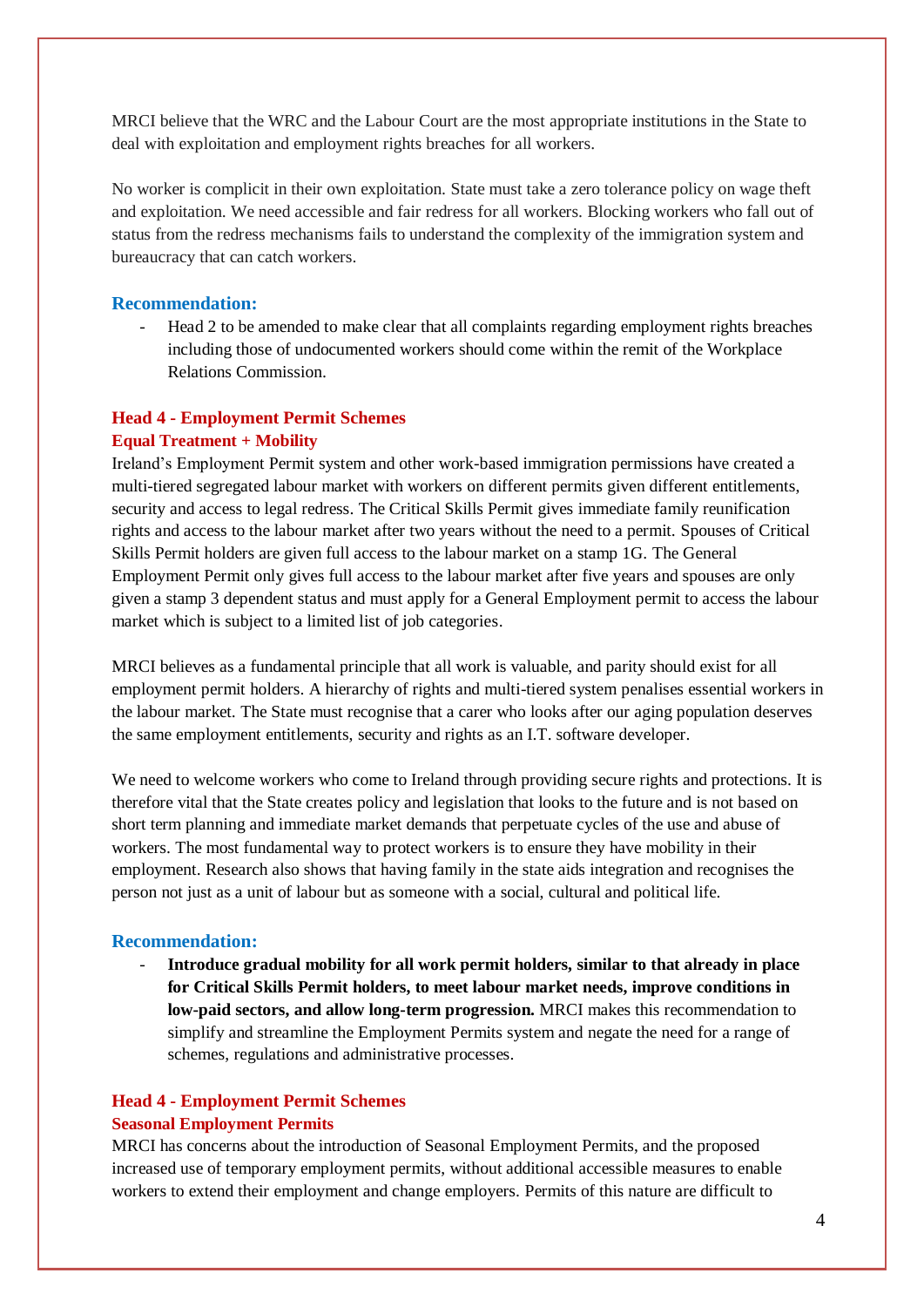monitor, and workers are more vulnerable to exploitation. Temporary permits provide minimal protection, access to rights and opportunity for mobility. Workers may work very long hours for periods of the year and be forced to leave the State within a limited time period due to the conditions of their permit.

It is very challenging for workers to access information and make complaints especially when they are in the State a short time. MRCI is concerned that increased use of temporary employment permits will compound exploitation in isolated, labour intensive and hard to reach sectors such as agriculture and construction. This approach makes for a more disposable worker and creates a power imbalance favouring employer needs over worker rights.

The EU Seasonal Workers Directive has been widely criticised by the European Trade Union Confederation (ETUC), and across civil society for creating *"inequality between categories of thirdcountry citizens based on their perceived value to the economy as conceptualised by EU legislation most likely infringes the fundamental rights of equality and non-discrimination which are at the heart of the EU integration model and protected by Articles 20 and 21 of the EU's own Charter of Fundamental*   $Right's$ <sup>"2</sup>.

Considering the above, MRCI cautions the uses of seasonal work permits and recommends that these be used at a minimum, that they should have an avenue for extension should another job become available and allow workers to change employer in cases of exploitation and abuse. The Department also must take seriously and properly resource its obligations in ensuring compliance and upholding the rights of these workers, and proactively respond if issues come to light in relation to these type of permits

### **Recommendations:**

<u>.</u>

- **Provide clear accessible transitional measures for extension and renewal of new temporary permits such as seasonal work permits to combat exploitation and prevent workers becoming undocumented**
- Clarification on full details and plans from the Minister on plans for temporary permits and how will address concerns regarding safeguards and protection of workers

### **Head 4 - Employment Permit Schemes**

### **Introduce New Sectoral Employment Permit**

MRCI believes sectoral employment permits should be introduced to protect workers from dependency on one employer for their immigration status which often leads to an abuse of power and exploitation. Currently if an employment permit holder leaves employment due to a dispute or exploitation they are not allowed to work for a new employer until a new application is made and a new permit issued. Applying for an employment permit can take up to three months. This gap leaves a worker without means and contradicts the State's own position that people "should not be a burden on the State". MRCI has experience of this particularly in the fishing industry.

Without bargaining power, unscrupulous employers can take advantage of workers. This is compounded by language barriers, unfamiliarity with Irish labour laws and isolated workplaces with poor transport access. Giving a worker bargaining power through being able to choose where they work if a problem arises or if they are offered better terms and conditions another position is critical.

<sup>&</sup>lt;sup>2</sup> The Seasonal Workers Directive:' ... but some are more equal than others' (2017) Margarite Helena Zoeteweij-Turhan Fribourg University, Switzerlan[d https://ec.europa.eu/home-affairs/sites/homeaffairs/files/e-library/documents/policies/legal](https://ec.europa.eu/home-affairs/sites/homeaffairs/files/e-library/documents/policies/legal-migration/201712_article_seasonal_worker_directive_legal_migration_consultation_en.pdf)[migration/201712\\_article\\_seasonal\\_worker\\_directive\\_legal\\_migration\\_consultation\\_en.pdf](https://ec.europa.eu/home-affairs/sites/homeaffairs/files/e-library/documents/policies/legal-migration/201712_article_seasonal_worker_directive_legal_migration_consultation_en.pdf)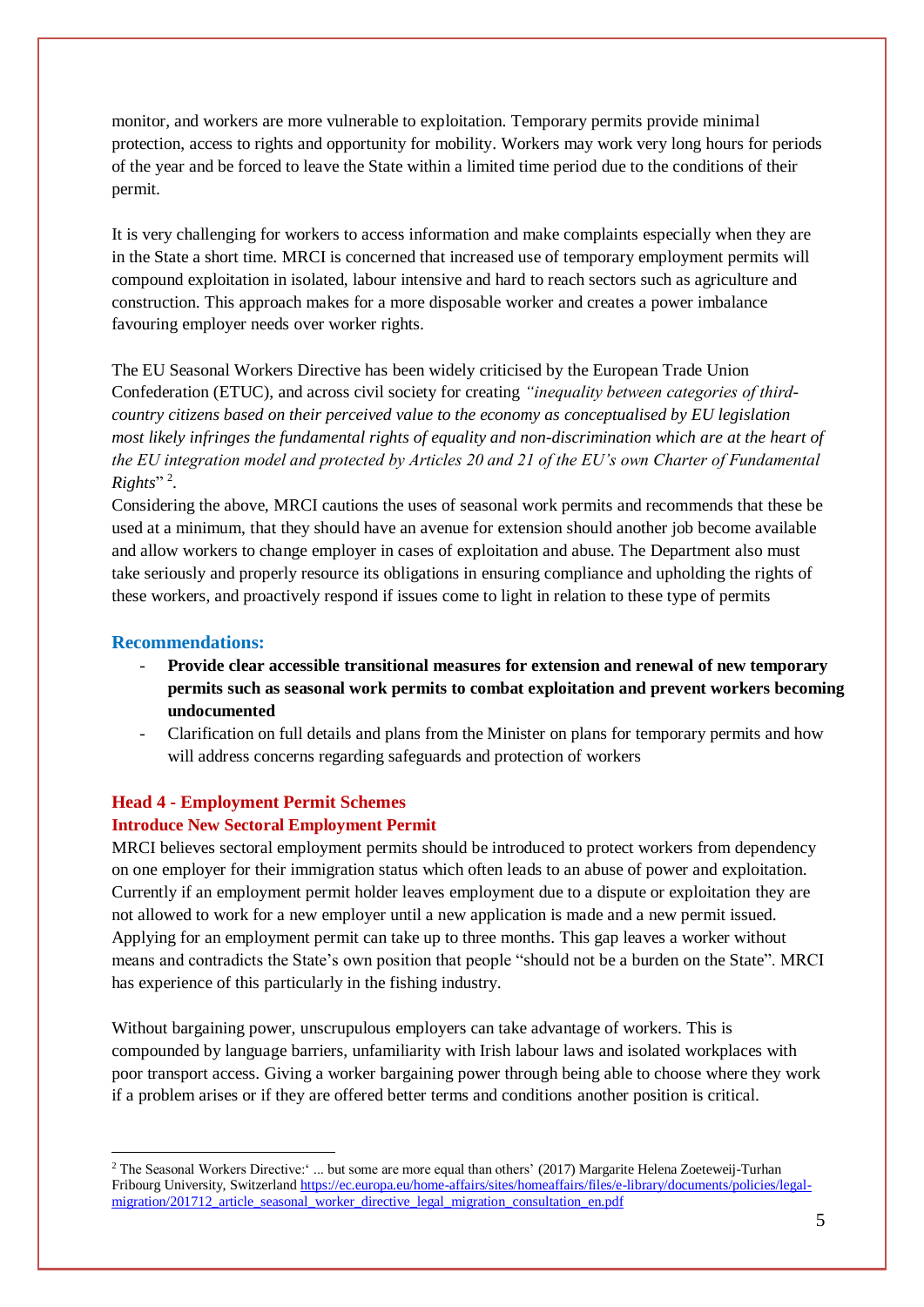MRCI's experience with the Atypical Working Schemes (short term working permissions that sits with the Department of Justice and Equality), and in particular for Fishers, has shown exploitation and abuse of power thrives when a worker is tied to an employer in industries that are isolated and labour intensive. It is important to note that when this scheme was introduced, we recommended a sectoral approach to prevent exploitation. This was ignored at the time and we now have ample evidence of exploitation in this sector which could have been offset if workers had mobility in their work<sup>3</sup>.

It is with this experience, coupled with responding to these issues for the past 18 years that we strongly recommended a broad approach to mobility of workers is addressed in this legislative review. Currently, the system does not allow for sector-based permits e.g. where someone has permission to work in the hospitality sector or care sector for example. MRCI recommends a sectoral approach to General Employment Permit particularly for labour intensive sectors. This permit would give access across a sector of employment and would be renewable.

## **Recommendations:**

- **Amend legalisation to introduce a Sector Based Employment Permit so workers can change employer.**

NOTE: When a worker is changing jobs, the employee would be required to inform the employment permit section on an administrative basis through an online system of this change. There would be no cost to the worker and verification of employment would be required for renewal of the sectoral permit. This would allow people to change employer easily if a problem arises or if better terms and conditions of employment are available. The 12-month restriction to move employers as it is the case now for an employment permit could still apply except in exceptional circumstances.

## **Head 4 - Employment Permit Schemes**

## **Special Circumstances Employment Permits + Spouses**

MRCI is concerned that there is little detail or explanation on what Special Circumstances Employment permits are. We are also concerned that limits on provisions for spouses of all employment permit holders will reinforce gender inequality by restricting the spouses of General Employment Permit holders from accessing the labour market.

## **Recommendations:**

1

- Clarification from the Minister on full details regarding plans and details of Special Circumstances Employment Permits
- Spouses of all permit holders should be given full access to the labour market on a stamp 1G.

## **Head 6 - Supplemental provisions relating to the grant of employment permit for purpose referred to in section**  $4(2)(c) + 2(b)$

MRCI notes the inclusion in the General Scheme that all workers carrying out employment duties in the State on a short-term intercountry transfer basis must be paid at least the minimum wage for their work in Ireland regardless if their employer company is registered and operating outside the State.

<sup>&</sup>lt;sup>3</sup> Left High and Dry, the exploitation migrant workers in the Irish fishing Industry Dec 2017 [https://www.mrci.ie/wp](https://www.mrci.ie/wp-content/uploads/2017/12/MRCI-FISHER-REPORT-Dec-2017-2KB.pdf)[content/uploads/2017/12/MRCI-FISHER-REPORT-Dec-2017-2KB.pdf](https://www.mrci.ie/wp-content/uploads/2017/12/MRCI-FISHER-REPORT-Dec-2017-2KB.pdf)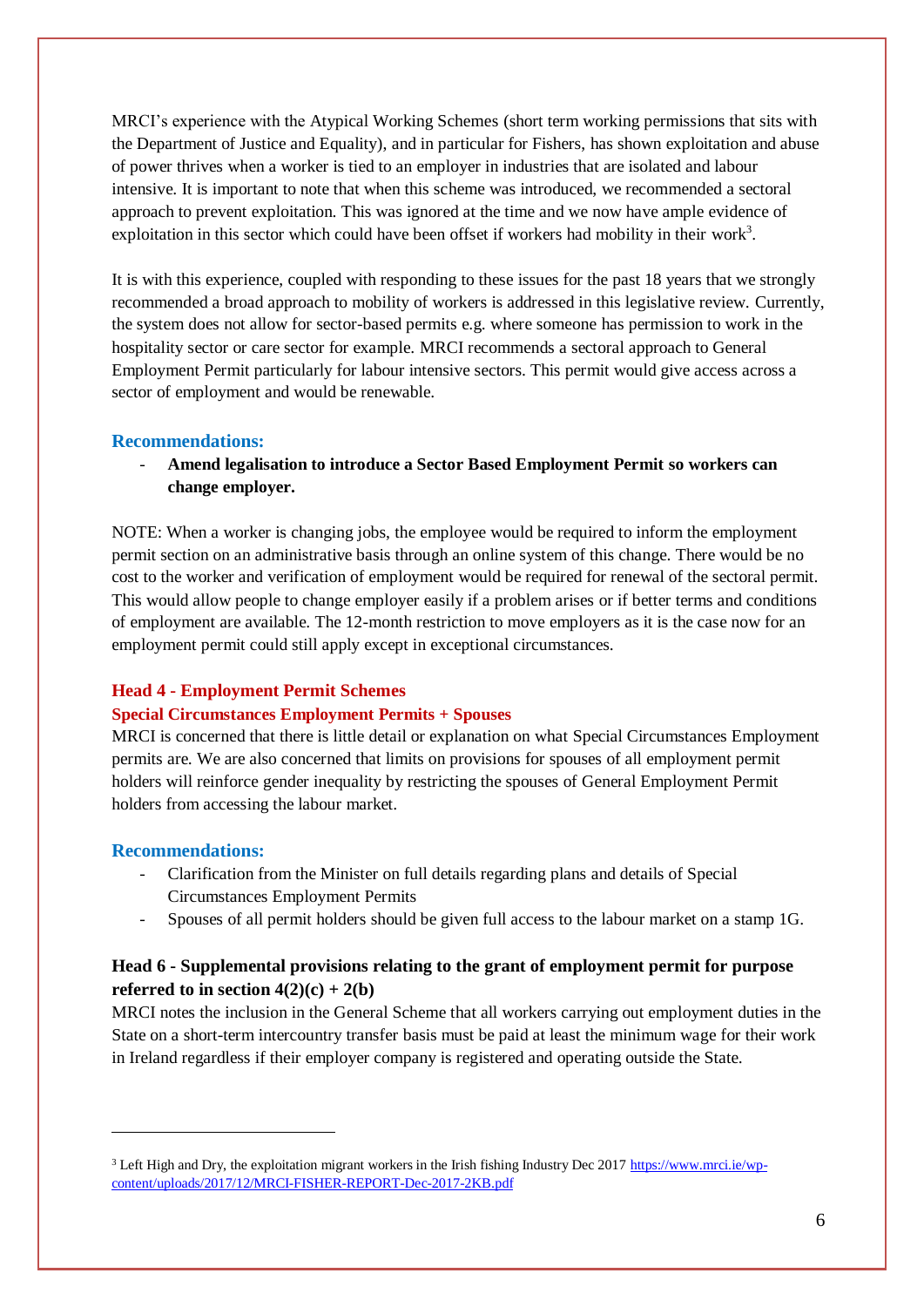MRCI is concerned that companies based outside the State may use intra-country transfer permits to circumnavigate the requirements, rights and entitlements of General Employment Permit holders and employ workers in Ireland at poorer conditions and lower rates than exists in the relevant sector or industry. MRCI is also concerned that changes under this Head will allow workers to be paid indirectly by third parties "*The text has been adjusted to allow for different practices between affiliates, and it may be further adjusted after the remuneration review to be held later this year"*.

## **Recommendation:**

- Clarification and more information from the Minister on this section and how she proposes to address these concerns.

### **Head 11 – Application Information**

MRCI welcomes the inclusion in the General Scheme for employer applicants to provide more information to verify accommodation and training offered.

### **Head 13 – Form of Permit**

MRCI welcomes increased provision of information for employment permit holders. A readable guide on Irish employment laws, the employment permit system and relevant support organisations is fundamental. MRCI has many years' experience supporting workers who live in accommodation provided by employers. Arrangements like this increase the power imbalance as the immigration status, permission to work and accommodation of a worker are all tied and in the hands of one employer. Information for a worker is critical if they are to understand and access their rights. It is therefore important that workers have information in a language they understand.

## **Recommendations:**

- Head 13:2(d) is amended to add accommodation after training. *(d) information on training, accommodation, innovation or any other prescribed condition of grant*
- That Head 13 (3) is amended to: *"An employment permit shall include or be accompanied by a guide on the employment rights of an employee including redress mechanism, the employment permits system, Reactivation Employment Permit (REP) Scheme and relevant support organisations in a language they understand.*

## **Head 17 – Refusal to Grant**

MRCI is concerned that changes in sections (1) (m) restrict the mobility of workers, cementing a policy that certain categories of workers are given less entitlements, protections and effective access to remedy if they experience exploitation.

MRCI is also concerned that the Minister has not considered our previous recommendation regarding the wealth of skills and experience of **resident undocumented workers already in the State**. These workers **should be given an opportunity to apply for a working permission in the State** before employment permits are issued to new workers entering the State for the first time. As part of legislative change**,** it is imperative that the state urgently addresses this issue and introduce a transitional measure or schemes to regularise these resident workers and to tackle exploitation and non-compliance.

### **Recommendations:**

Clarification from the Minister on section  $(1)$  (m) from the Head 17 of the General Scheme on who would this apply to.